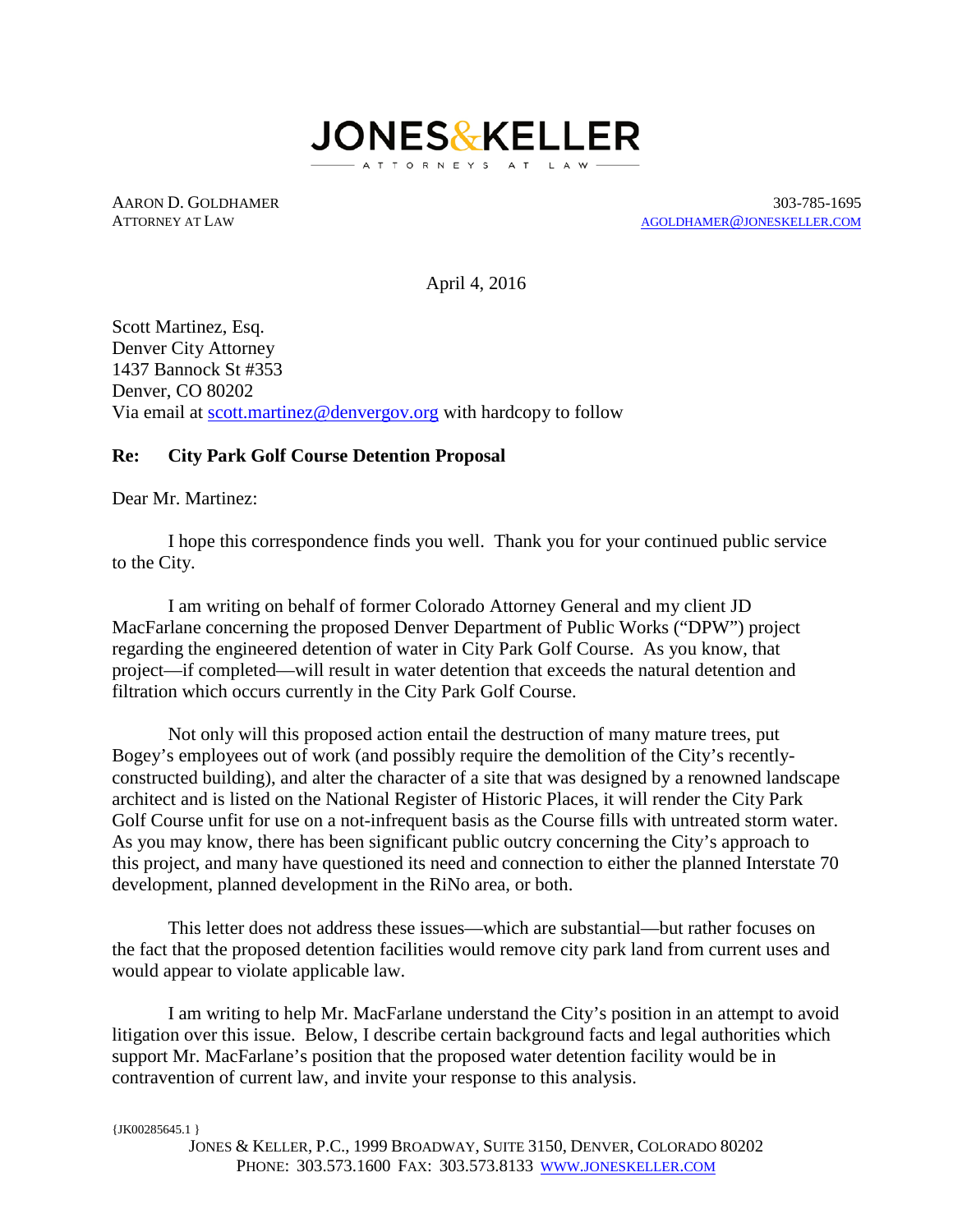Page **2** of **5** Goldhamer Letter to Mr. Martinez April 4, 2016

# **I. Relevant Facts**

The City Park Golf Course is dedicated to public park purposes.

The Golf Course is zoned "OS-A," and such zoning is "intended to protect and preserve public parks owned, operated or leased by the City and managed by the City's Department of Parks and Recreation ('DPR') for park purposes." Denver Zoning Code, § 9.3.2.1.A. (emphasis added).

DPR is charged with "[m]anagement, operation and control of all facilities, either within or without the territorial limits of the City and County, owned by the City and County **for park and recreational purposes**…."Denver Charter § 2.4.4(A) (emphasis added).DPR is not charged with operating storm water detention facilities or leasing land for such detention facilities or otherwise granting permission for itself or to any other agency to operate such detention facilities.

DPR and DPW signed a Memorandum of Understanding ("MOU," attached hereto as **Exhibit 1**) in 2014. The MOU, while purporting to recognize the inadvertent role City Park has played in storm detention and discharge, also provides for "allowing new or changed uses within City Park." The MOU proposed development of a new master plan and mentions potential changes to water detention. While the MOU purports to be between DPW and DPR, the document reflects work by the Colorado Department of Transportation ("CDOT"), apparently in connection with its contemplated Interstate 70 construction.

In 2015, ("CDOT") and the City signed an Inter Governmental Agreement ("IGA," attached hereto as **Exhibit 2**). Pursuant to this IGA, CDOT is obligated to transfer money to the City to assist in the reduction of water flow to I-70.

The City's plans to create a water detention project in the City Park Golf Course, and the connection of that plan to the proposed Interstate 70 construction project, have been widely reported. *See* Jon Murray, I-70 link, other concerns complicate Denver drainage projects, The Denver Post, March 20, 2016; Alan Prendergast, Is Denver's Stormwater Fix an Engineer's Dream—or a Neighborhood Nightmare?, Westword, March 15, 2016.

## **II. Applicable Law**

Denver's Charter provides the following:

No franchise, license or permit for the construction or maintenance of any railway shall ever be granted within the limits of any park or lengthwise upon any parkway nor shall any franchise for the maintenance of any other special privilege within any park be granted….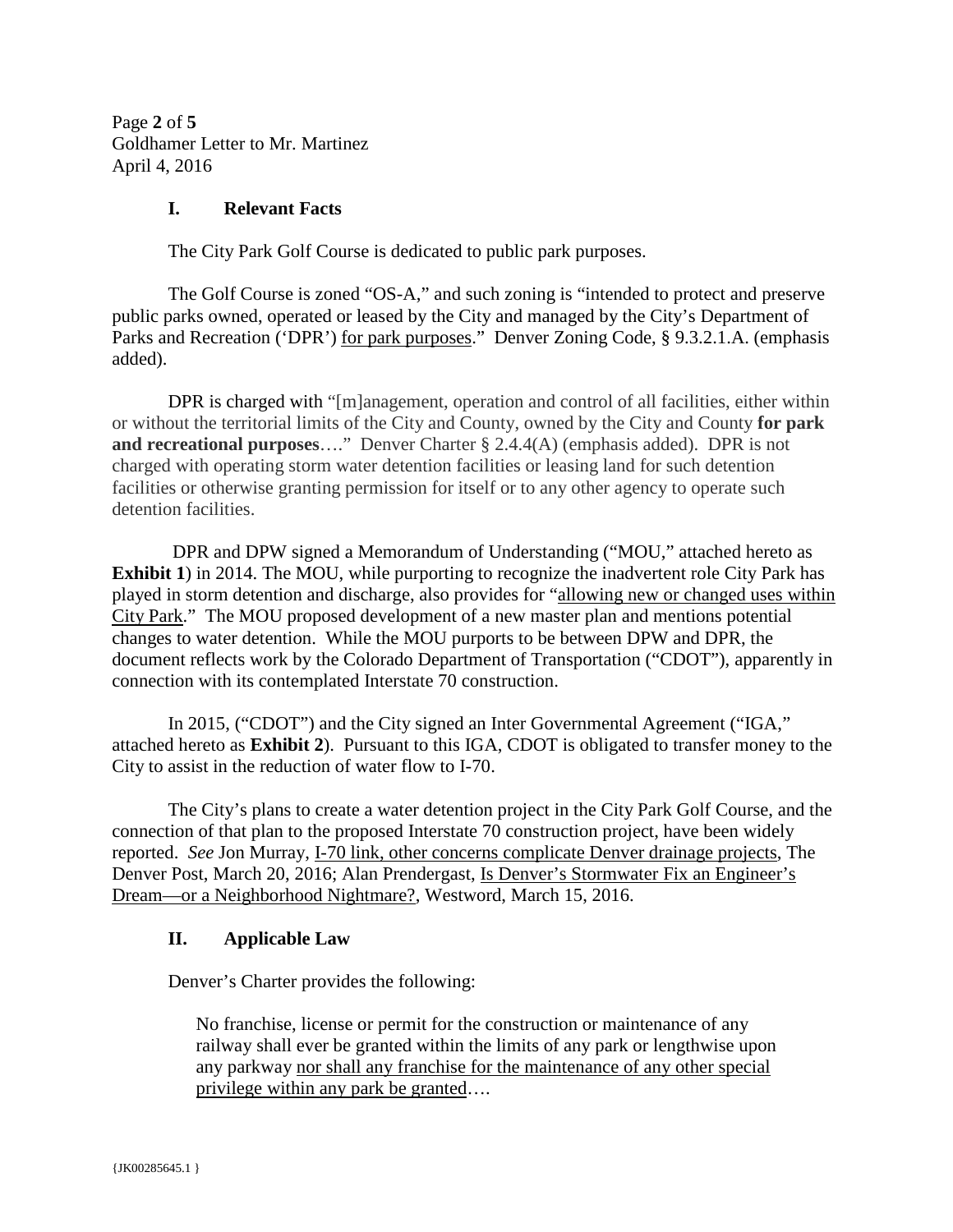Page **3** of **5** Goldhamer Letter to Mr. Martinez April 4, 2016

Denver Charter § 2.4.6 (emphasis added).

The Charter likewise prohibits the "sale or leasing" of Denver's parks except by approval of voters. *Id.* at § 2.4.5.

"[A] resident taxpayer of a municipality has the right to maintain a suit to prevent the unlawful disposition by the municipal authorities of the money or property of the town, and to restrain the diversion of property in his town from any public use, in which he shares, to which it has been dedicated." *McIntyre v. Bd. of Comm'rs of El Paso Cty.*, 61 P. 237, 241 (Colo. App. 1900). In *McIntyre*, the Colorado Court of appeals held that a complaint which alleged the "appropriation of a portion of [the parkland] for a use inconsistent with the purpose of the dedication, and of an entire alienation and abdication by the city—the trustee of the people—of its right to control the possession and regulate the use of the square[,]" did in fact state a claim for relief. *Id.* As such, the city could neither "alienate the ground, nor relieve itself from the authority and duty to regulate its use." *Id.* at 239.

Construction in and around City Park has been litigated previously. As noted in Disctrict Court Judge Clifton Flowers' order dated August 7, 1990, in the *McRae v. Etter* matter (attached hereto as **Exhibit 3**) which enjoined the City from converting the City Park Pavillion into office space, City Park "is held by the governmental authority in trust for the benefit of the members of the general public, and …the City cannot impose upon such dedicated property any servitude or burden inconsistent with the dedication of the property for public park purposes."

# **III. Analysis**

The proposed water detention facility in the City Park Golf Course runs afoul of present law for several reasons.

First, such construction would constitute a violation of the Park's OS-A zoning. Water detention, whether in support of other construction projects or not, is not "for park purposes."

Second, DPR's execution of the MOU with DPW to support the water detention project plainly does not advance DPR's mission of managing and operating park land "for park and recreational purposes." As such, DPR's entrance into the MOU would appear to be an *ultra vires* act in excess of DPR's mission. While the City is of course free to execute an intergovernmental agreement, it cannot leverage an unlawful act of DPR to meet its obligations thereunder. Moreover, given the connection to the I-70 construction project, in no way can the proposed water detention facility constitute a "park and recreational purpose."

Third, the proposed water detention facility constitutes a grant of a "franchise" or "other special privilege" to DPW and/or CDOT for use of the City Park Golf Course for stormwater detention. Such an action is prohibited by Denver Charter § 2.4.6. Alternatively, the proposed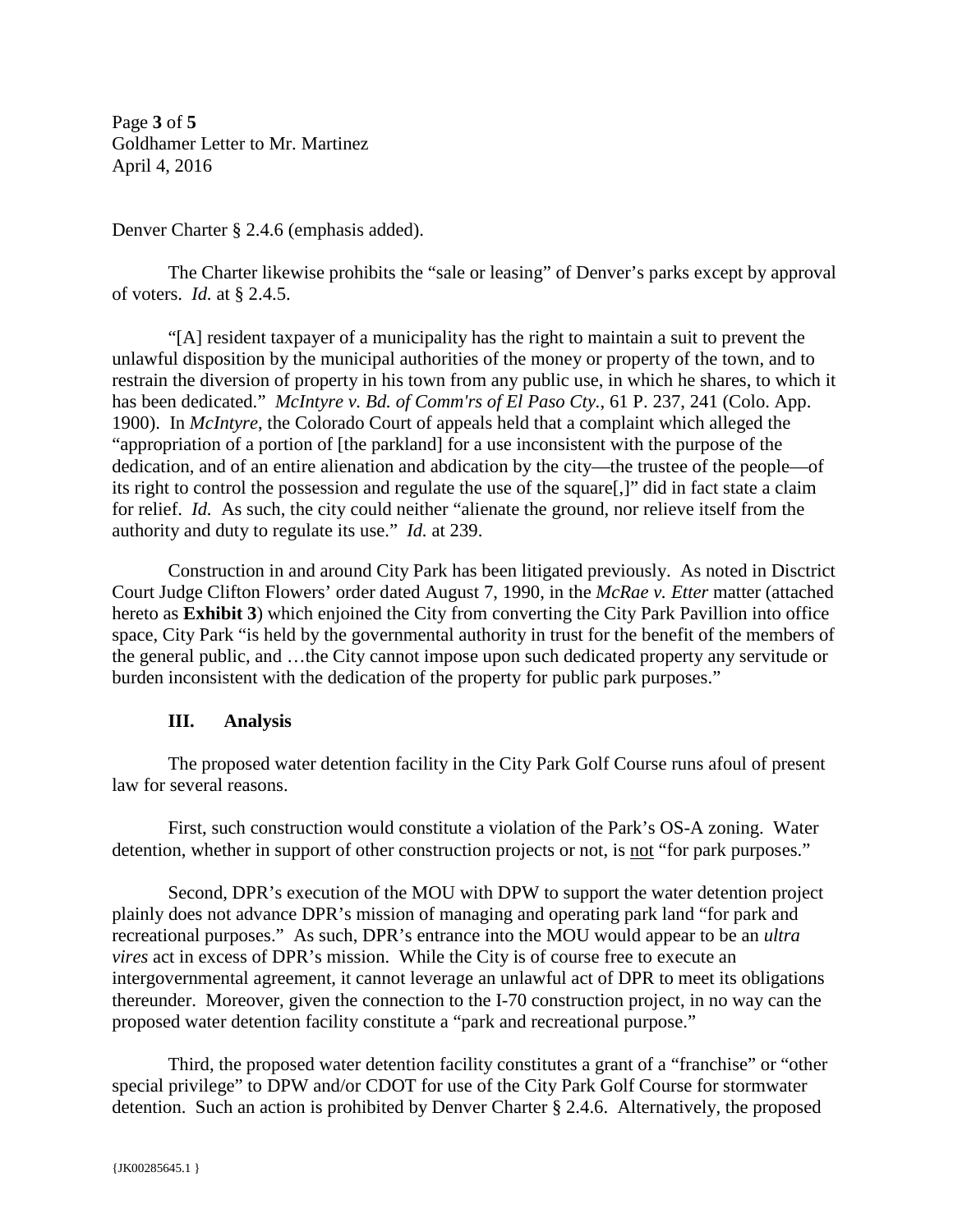Page **4** of **5** Goldhamer Letter to Mr. Martinez April 4, 2016

water detention facility constitutes a "lease" to DPW of parkland, which is prohibited by Denver Charter § 2.4.5.

Fourth, the proposed water detention facility constitutes an appropriation of the City Park Golf Course for a use inconsistent with the purpose of its dedication, an alienation by the City of its intended use, and the imposition of a servitude or burden inconsistent with the dedication of the property for public park purposes. In sum, the project is not consistent with the City's role as trustee for the people with respect to park land. As such, the project's construction would be contrary to common law. *See McIntyre* and *McRae*, *supra*.

# **IV. Conclusion**

It is an exciting time for Denver. The City is growing, and this growth presents no shortage of challenges. However, in meeting these challenges, the City must respect the plain letter of the Denver Charter and well-established legal principles. The proposed water detention facility fails to do so.

Mr. MacFarlane welcomes your response to this letter. Should the City see the law differently, please provide authority for the City's interpretation. Please confirm receipt of this correspondence and let me know when Mr. MacFarlane can expect a substantive response to this letter.

Should the City proceed with the proposed water detention facility, the nature of the injuries complained-of above are most likely to be resolved by injunctive—rather than monetary—relief. However, to the extent that any of the City's actions sound in tort, please consider this letter as advance notice pursuant to C.R.S. § 24-10-109.

Thank you for your time and your continued public service.

Very truly yours,

**JONES & KELLER, P.C.**

Aasi

Aaron D. Goldhamer

Encl: Exhibits 1-3